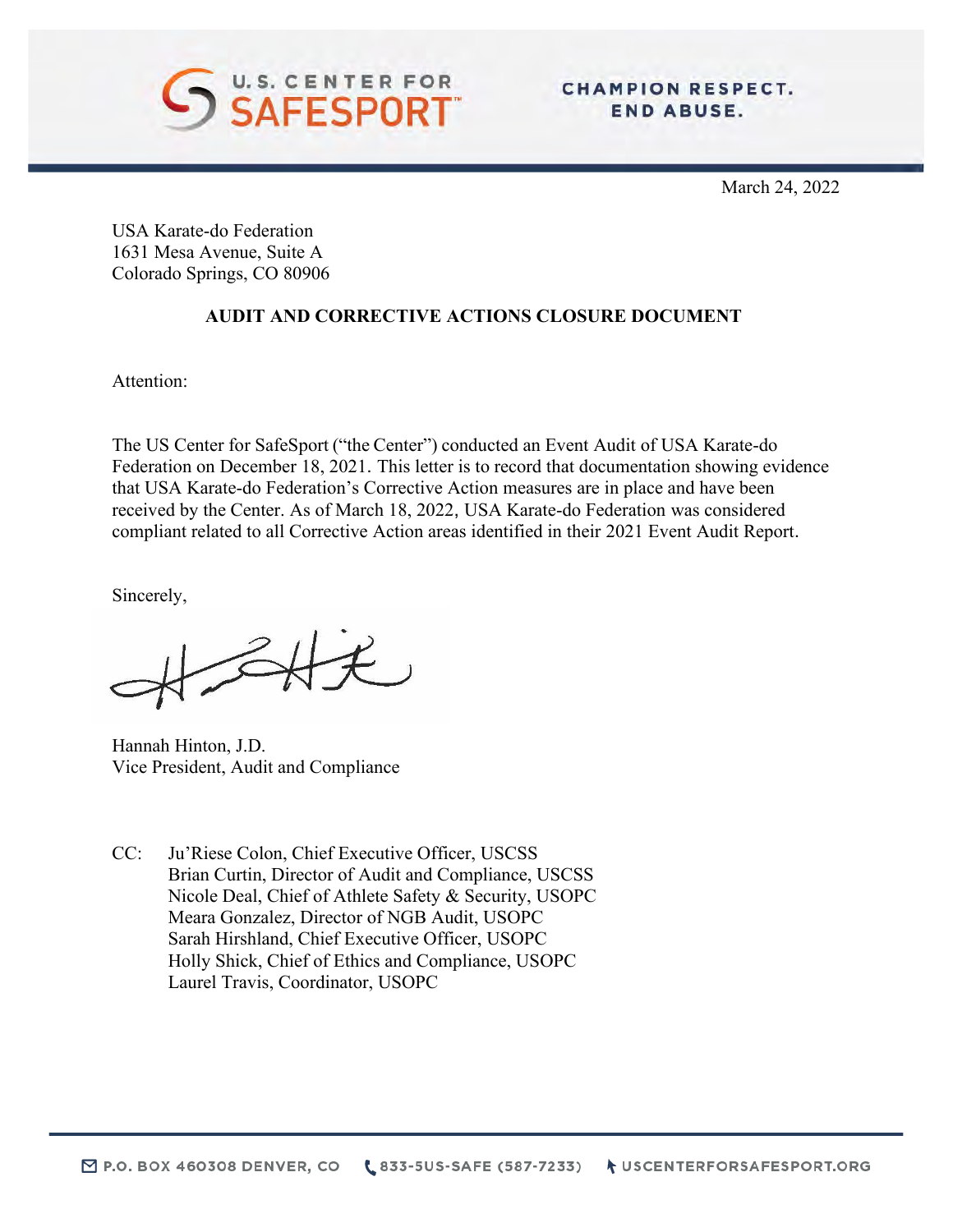

March 22, 2022

Phil Hampel Chief Executive Officer USA National Karate-do Federation 1631 Mesa Avenue, Suite A Colorado Springs, CO 80906

Dear Mr. Hampel:

Please find enclosed the U.S. Center for SafeSport's 2021 Final Event Audit Report and Risk Assessment Report of USA National Karate-do Federation. Thirty (30) days from today, the Audit Report will be posted in the Audit & Compliance section at [www.uscenterforsafesport.org.](http://www.uscenterforsafesport.org/) Please accept our appreciation for your attentiveness and all the time and effort it took to prepare for this audit.

We strive for the audit process to be productive and beneficial and hope that you found it to be so. If you have any additional questions, concerns or suggestions, please do not hesitate to reach out.

Best Regards,

 $347$ 

Hannah Hinton Vice President, Audit & Compliance

Enclosure

cc:

 Mr. Rahul Bawa Ms. Nicole Deal Ms. Meara Gonzalez Ms. Sarah Hirshland Mr. Brian Ramrup Ms. Holly Shick Ms. Laurel Travis Selected Center Staff Members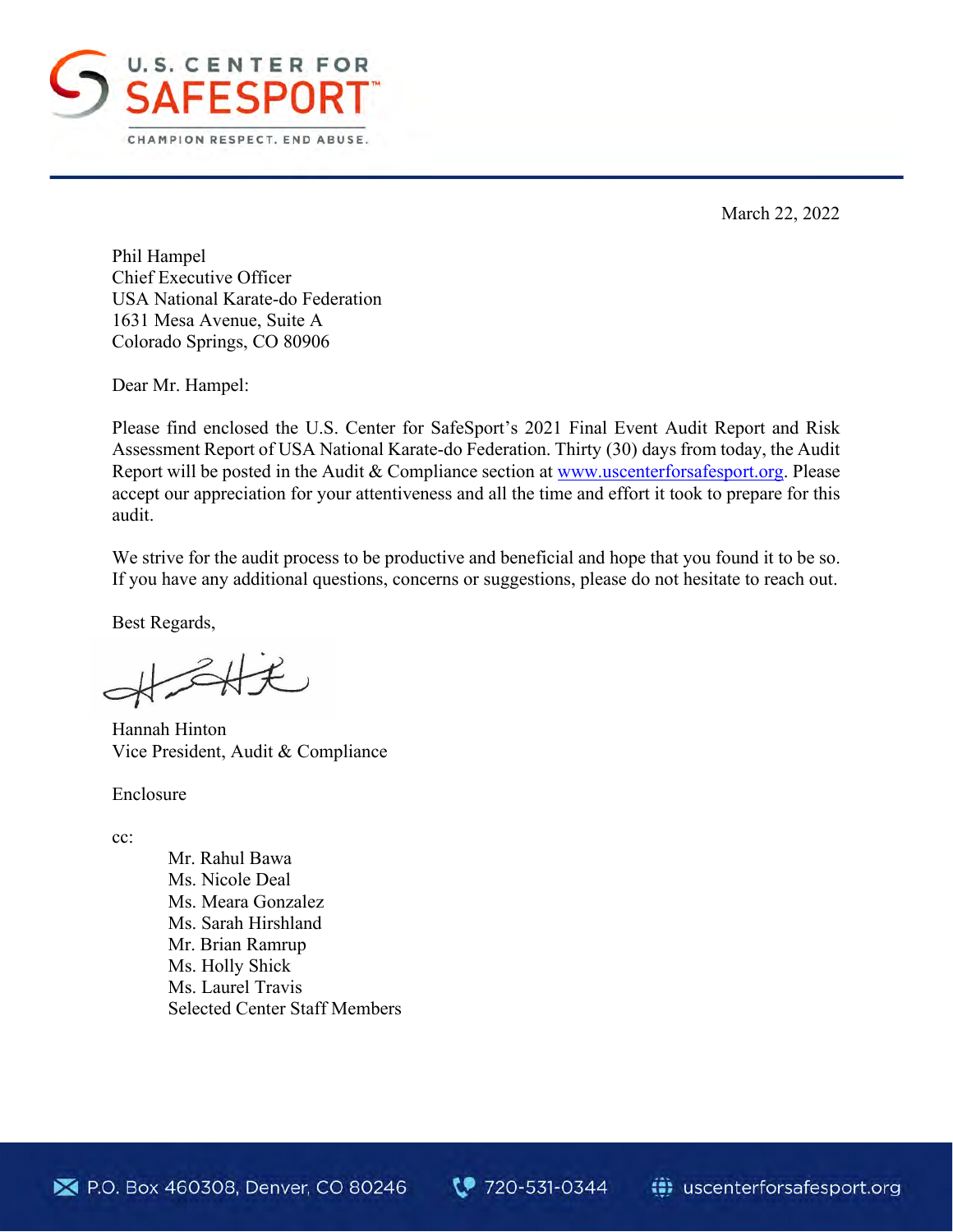

# **EVENT AUDIT REPORT**

**AUDIT AND COMPLIANCE DEPARTMENT** NGB NAME:

USA National Karate-do Federation

EVENT AUDIT SITE: U.S. Open at the Paris Hotel

#### EVENT AUDIT DATE:

December 18, 2021

# BACKGROUND AND AUDIT PURPOSE

The U.S. Center for SafeSport (hereinafter "the Center") is committed to building a sport community where participants can work and learn together in an atmosphere free of emotional, physical, and sexual misconduct. Federal law authorized the Center to develop training to prevent abuse and policies and procedures for implementation by National Governing Bodies (NGBs) and Paralympic Sports Organizations to prevent abuse.

In accordance with 36 U.S. Code 220541, the Center has been granted authority to complete regular and random audits of the NGBs recognized by the U.S. Olympic & Paralympic Committee. The Center will objectively evaluate adherence and level of compliance to the requirements set forth in the U.S. Center for SafeSport Code and the Minor Athlete Abuse Prevention Policies ("the MAAPP").

# AUDIT SCOPE

The scope of this 2021 audit is based on the Event Audit Standards released to NGBs/USOPC on January 23, 2020. The requirements for each section of the audit are included in Appendix A.

### **The Audit covered the following areas:**

- **> EDUCATION AND TRAINING**
- **> COMMUNICATION AND REPORTING**
- **> QUALITY CONTROL**

# AUDIT METHODOLOGY

The Center adhered to the following audit protocol:

- \*reviewed policies and procedures
- \*evaluated processes
- \*administered implementation fidelity testing
- \*conducted on-site inspections and
- \*conducted interviews with various individuals at the site of the competition.

# AUDIT SUMMARY

Based on the audit methodology performed, the Center made findings as to whether the standards in Appendix A were met for Education and Training, Communication and Reporting and Quality Control (each using scoring guidelines in Appendix B).

# SCORING SUMMARY

| <b>STANDARD</b>                       | <b>SCORE</b>        |  |
|---------------------------------------|---------------------|--|
| EDUCATION<br>AND TRAINING             | IMPI FMFNTFD        |  |
| <b>COMMUNICATION</b><br>AND REPORTING | IMPLEMENTED         |  |
| <b>QUALITY CONTROL</b>                | <b>IMPI FMENTED</b> |  |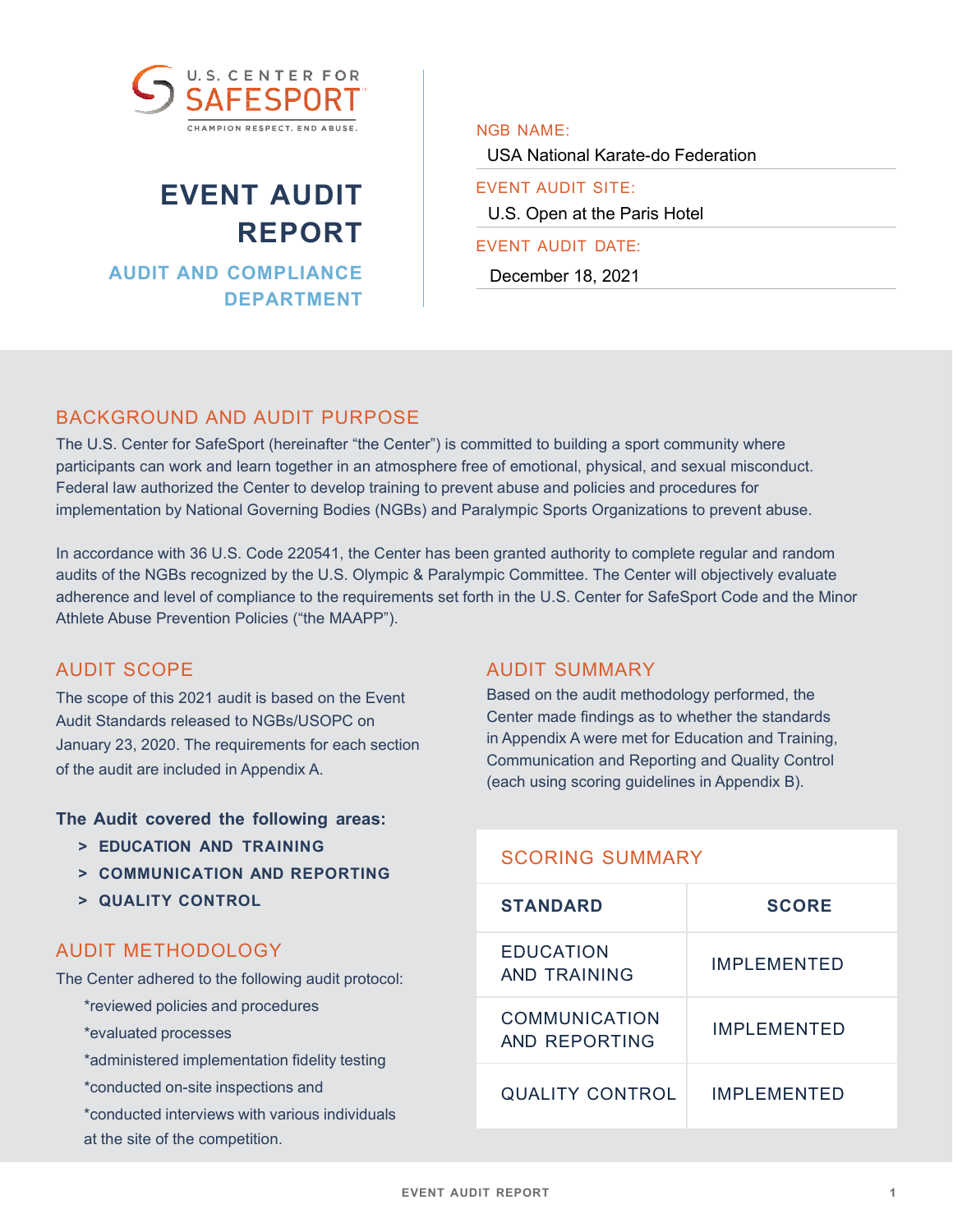#### **REQUIREMENTS:**

1. NGB must identify all adults at event required to complete the Center's Core SafeSport training.

2. NGB must provide a list of above adults to the Center.

3. NGB must ensure that all adults required to satisfy the Center's core SafeSport training requirements did so prior to the event/competition.

**SCORE:** Implemented

#### **RATIONALE:**

Requirement No. 1 is satisfied. Of the 10 individuals randomly selected for testing from the list provided by USA National Karate-do Federation (USAK), 10 (100%) were properly included.

Requirement No. 2 is satisfied.

Requirement No. 3 is satisfied. Of the 43 individuals randomly selected for testing, 42 (97.6%) properly completed the Center's SafeSport training requirements prior to the event/competition.

#### **CORRECTIVE ACTIONS:**

No Corrective Actions required.

#### **MANAGEMENT RESPONSE**

PROCESS OWNER/RESPONSIBLE INDIVIDUAL: N/A

ANTICIPATED TIMELINE: N/A

CORRECTIVE PLAN:

No Management Response required.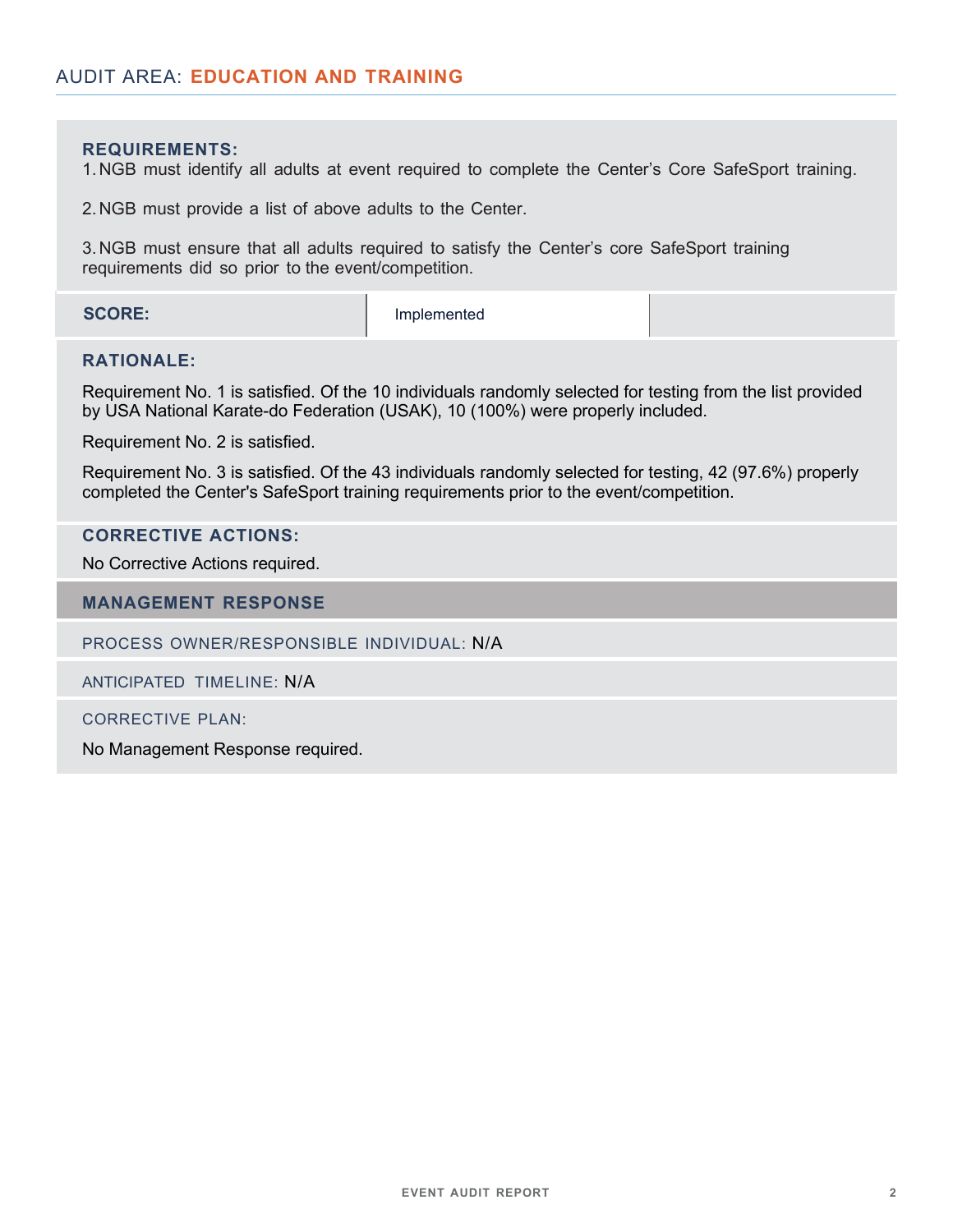#### **REQUIREMENTS:**

1. NGB must communicate Reporting protocol and MAAPP requirements to the event director within the 30 days prior to the event/competition.

2. Event organizer (whether NGB or an Event Director) must communicate MAAPP requirements and Reporting protocol for MAAPP violations to all event/competition participants within the 30 days prior to the event/competition. Day-of registrants must also be informed of MAAPP requirements and Reporting protocol of violations of the MAAPP during the event registration process.

**SCORE:** Implemented

#### **RATIONALE:**

Requirement No. 1 is not applicable, as USAK was present at and responsible for the operation of the event.

Requirement No. 2 is satisfied. USAK provided communication of the MAAPP and Reporting protocol for MAAPP violations to volunteers on 12/16/21 via 'SignUp Genius'. Coaches, event staff, and officials received a copy of the communication on 12/16/21 via 'Tournament In A Box' (TIAB) system message campaign. Athletes, coaches, medical staff, vendors, and officials who registered on-site received communication of the MAAPP and Reporting protocol for MAAPP violations. Specifically, USAK registration staff provided these individuals with credentials that included a QR code for each communication.

However, it was noted that the procedure to communicate the policies, which required registration staff members to provide on-site registrants with instructions to scan QR codes located on their credentials allowing review of the MAAPP and Reporting Protocol, was not implemented consistently. This finding does not impact the audit score.

### **CORRECTIVE ACTIONS:**

1. USAK must update its written procedure to ensure that the policy to communicate the MAAPP and Reporting protocol is implemented consistently to all event participants, including all on-site registrants.

#### **MANAGEMENT RESPONSE**

PROCESS OWNER/RESPONSIBLE INDIVIDUAL: Phil Hampel

ANTICIPATED TIMELINE: March 17, 2022

#### CORRECTIVE PLAN:

1. USA Karate will update the USA-NKF SafeSport Quality Control Procedure and USA-NKF Signature Event Operation Procedures to ensure that the volunteers distributing credentials are aware of the policy to advise each person picking up credentials of the MAAPP At-A-Glance and How to Report links on the credential. Tabletop signage will also be placed at credential pickup to remind credential holders to review the MAAPP At-A-Glance and How to Report. The back of the sign will remind volunteers what to tell individuals picking up credentials.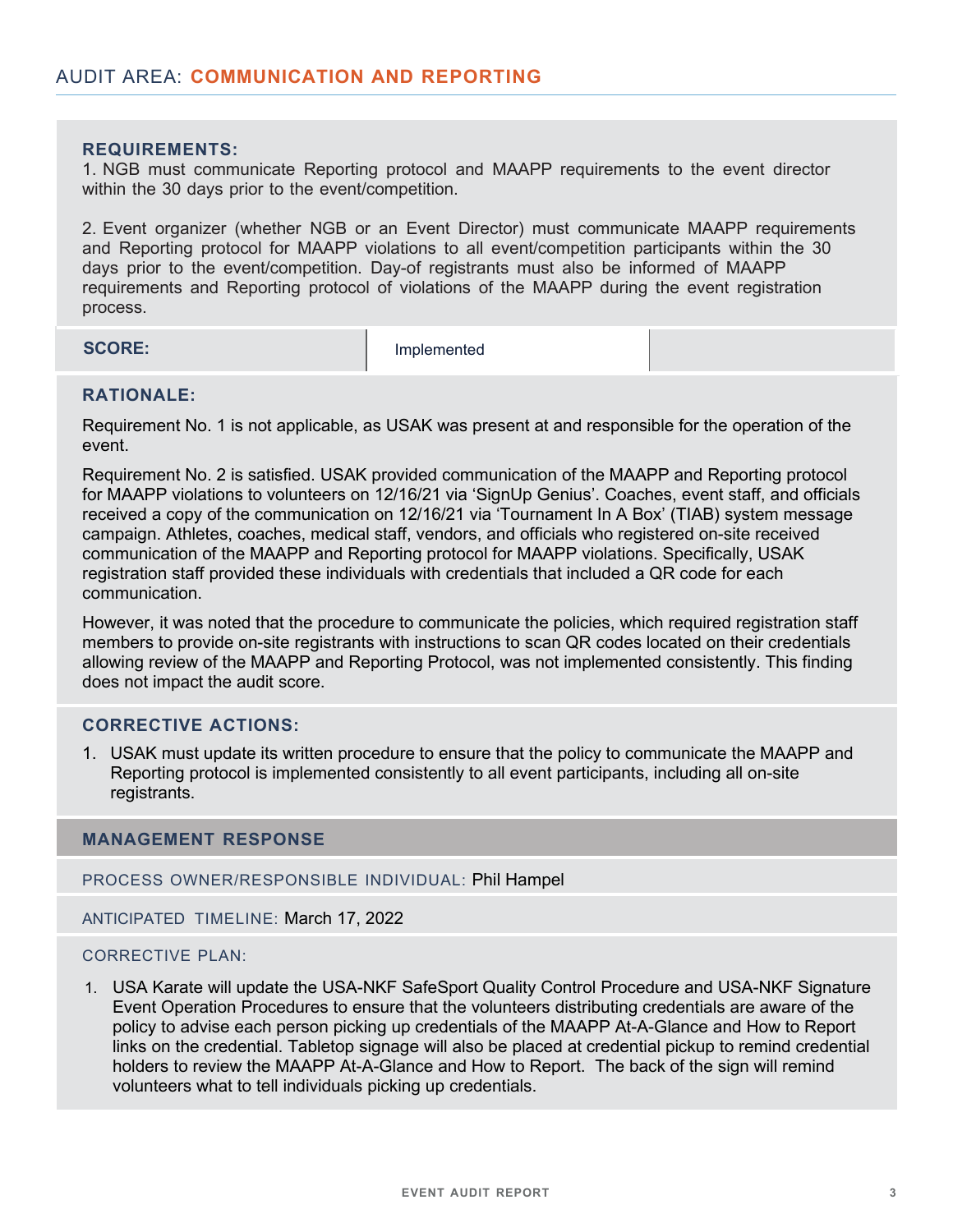#### **REQUIREMENTS:**

- 1. NGB must establish a quality control system for events/competitions.
- 2. The quality control system must include the following:
	- a. Written policy and procedure to ensure adults who have not completed the Center's Core SafeSport training are not able to have regular contact and/or authority over minor athletes (this includes walk-ups, day-of registrants, replacement referees/officials etc.).
	- b. Written policy and procedure to ensure individuals who have been suspended and/or banned by the NGB and the U.S. Center for SafeSport are not able to participate in the event or competition.
	- c. Oversight and monitoring protocol by NGB including post event/competition review to ensure individuals who should be precluded from participating in the event/competition are not able to participate in future events/competitions.

**SCORE:** Implemented

# **RATIONALE:**

Requirement No. 1 is satisfied.

Requirement No. 2a is satisfied. USAK has a written policy and procedure to ensure adults who have not completed the Center's SafeSport training are not able to participate in USAK signature (sanctioned) events. Specifically, the procedure requires that coaches, adult athletes, and officials preregister for the event through USAK's tournament database. This tournament database is connected to USAK's membership system (Sport 80). This enables the tournament database to automatically crosscheck Sport 80 to verify that these individuals have completed the training prior to allowing registration.

USAK staff, Board members, event volunteers, and medical participants are compiled and manually checked against USAK's National Office tracking spreadsheet and entered in the tournament database to confirm that the Center's training has been completed. Additionally, Press/Media are verified to have completed SafeSport training prior to receiving a credential.

Requirement No. 2b is satisfied. USAK has a written policy and procedure to ensure individuals who have been banned and/or suspended by either the NGB or the Center are unable to participate in the event. All individuals participating in the event must have a membership. Members who are banned are marked as such in Sport 80 and automatically prevented from registering for the event. Additionally, all adults who have pre-registered and/or are selected to work the event are manually cross-checked against USAK's Safe Sport Banned and Exceptions spreadsheet to ensure that banned individuals have not created a new membership within Sport 80 to register for the event. Additionally, any individual that registers on-site will be manually cross-checked against the banned and/or suspended list.

Requirement No. 2c is not applicable. USAK utilizes both an automated and manual cross-check to ensure individuals who should be precluded from participating in events/competitions are prevented from participating.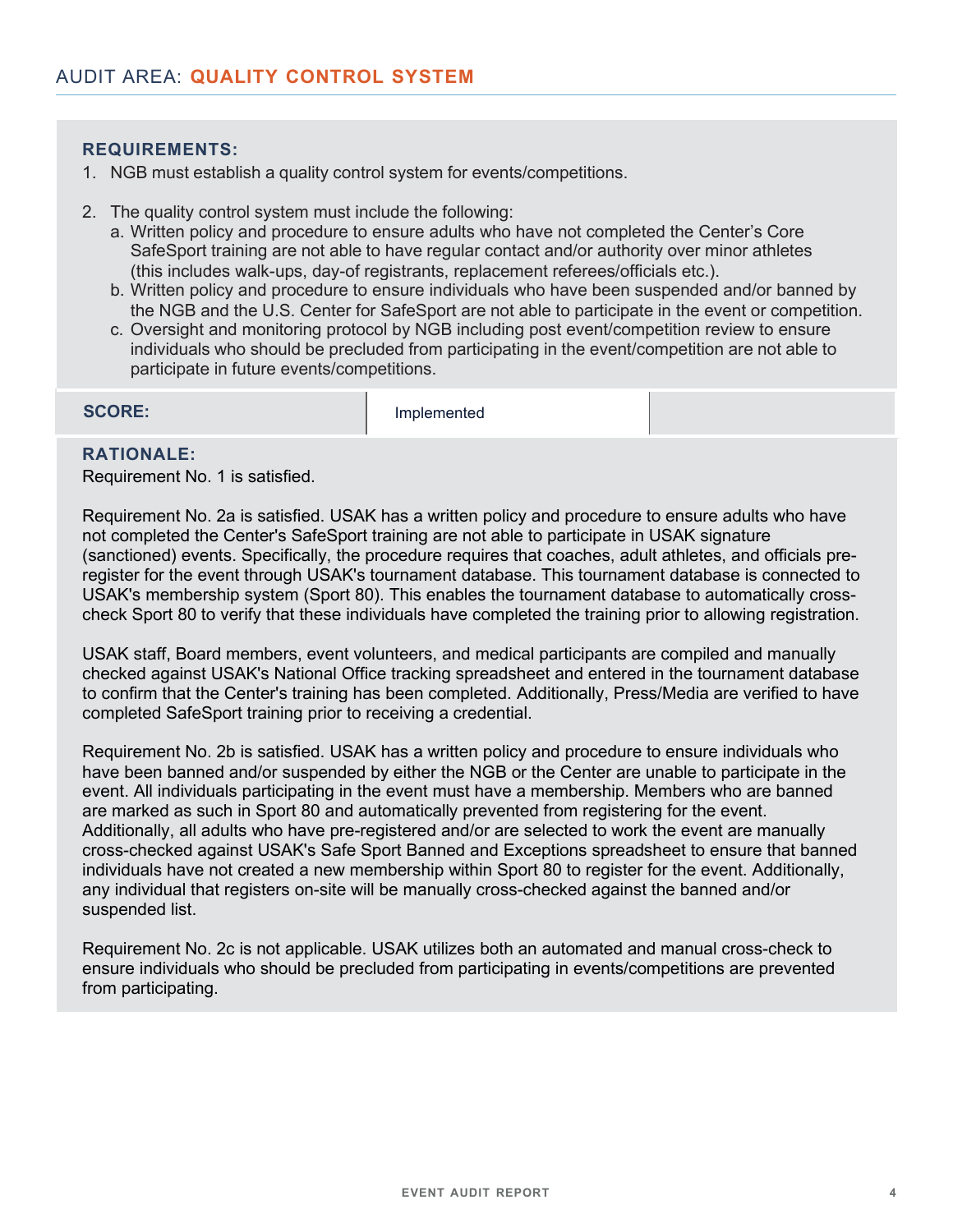# AUDIT AREA: **QUALITY CONTROL SYSTEM**

# **CORRECTIVE ACTIONS:**

No Corrective Action is required.

# **MANAGEMENT RESPONSE**

PROCESS OWNER/RESPONSIBLE INDIVIDUAL: N/A

ANTICIPATED TIMELINE: N/A

CORRECTIVE PLAN:

No Management Response required.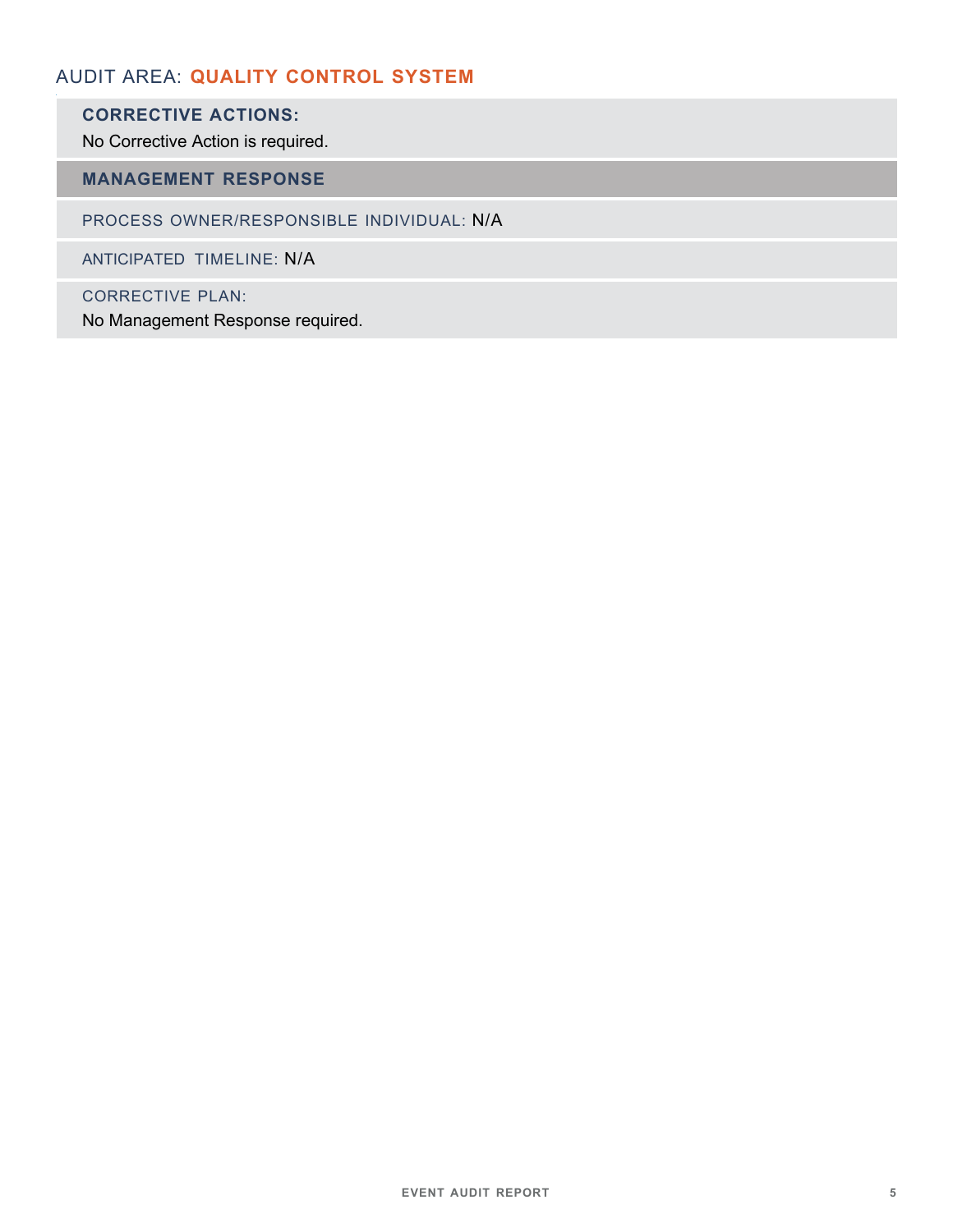# 1. EDUCATION AND TRAINING

Auditor will request a list of all individuals specific to the NGB/USOPC who are required to take training (adult participants, coaches, referees/officials, volunteers, medical staff, contractors, etc.). All individuals with regular contact and/or authority over minor athletes must be SafeSport Trained prior to any event.

# 2. COMMUNICATION AND REPORTING

A minimum of one direct communication to event/competition organizers must be distributed no earlier than 30 days prior to the event/competition informing participants of the MAAPP requirements and be sent in the same manner as playing rules, code of conduct, etc. Communication must also include protocol for reporting suspected or alleged MAAPP violations.

# 3. QUALITY CONTROL SYSTEM

Auditor will evaluate the NGB/USOPC quality control system in place to ensure that suspended/banned individuals (either by the Center or the NGB/USOPC) and individuals who are not SafeSport Trained are unable to register or participate in the event/competition (testing based on credentialed, registered participants, not spectators).

# **Quality Control System must include:**

- > NGB/USOPC policies and procedures pertaining to participant registration, and staffing and volunteers (e.g., requirement to cross-reference Center's Disciplinary Database prior to registration, manual list sent to competition organizers of those who are suspended or have not taken training, or give access to certain individuals running competition);
- > Policies and protocols in place to minimize the risk for individuals to slip through the cracks (1-day/short-term memberships, volunteers, on-site registration, last minute referee substitutions, etc.); and
- > Oversight and monitoring by NGB/USOPC even if not on-site (e.g., required to send list of participants to NGB/USOPC if registration is not done through NGB/USOPC) and back-end oversight to catch individuals who should not participate (assuming registration is not done through NGB/USOPC on the front end).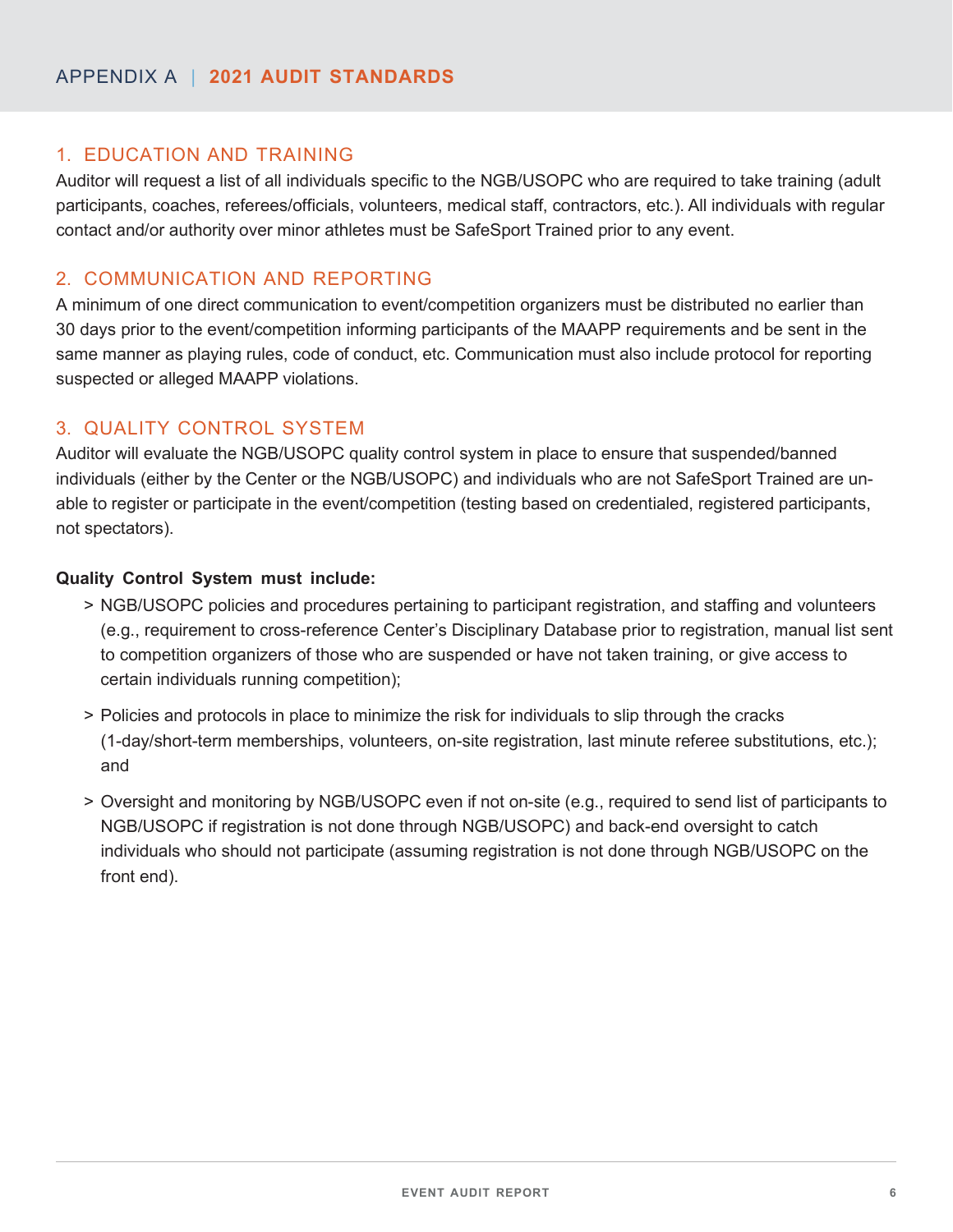# NOT IMPLEMENTED

A finding of this type indicates a minimal reduction in risk to minor athletes and reveals what is determined to be a poor environment of safety and well-being for minor athletes.

This can be a result of, but not limited to the following:

- > Complete absence of policies and/or relevant and supporting documentation where required.
- > Complete absence of communication to Applicable Adults regarding specific policy/requirements.
- > Complete absence of reporting and oversight structure for Required Prevention Policy violations.
- > Less than 70% compliance on Education & Training requirements.

# PARTIALLY IMPLEMENTED

A finding of this type indicates a moderate reduction in risk to minor athletes and reveals what is determined to be a limited environment of safety and well-being for minor athletes.

This can be a result of, but not limited to the following:

- > Presence of policies but missing relevant and supporting documentation.
- > Presence of policies that do not meet the mandatory minimum requirements of the MAAPP.
- > Not adequately or consistently providing communication to Applicable Adults regarding policy/requirements.
- > Lack of an adequate reporting and oversight structure for Required Prevention Policy violations.
- > Between 70% and 90% compliance on Education & Training requirements.

# IMPLEMENTED

A finding of this type indicates a significant reduction in risk to minor athletes and reveals what is determined to be a satisfactory environment of safety and well-being for minor athletes.

This can be a result of, but not limited to the following:

- > Presence of policies and all relevant and supporting documentation provided where required.
- > Adequate and consistent communication to Applicable Adults.
- > Adequate reporting and oversight structure for Required Prevention Policy violations.
- > 90% or higher compliance on Education & Training requirements.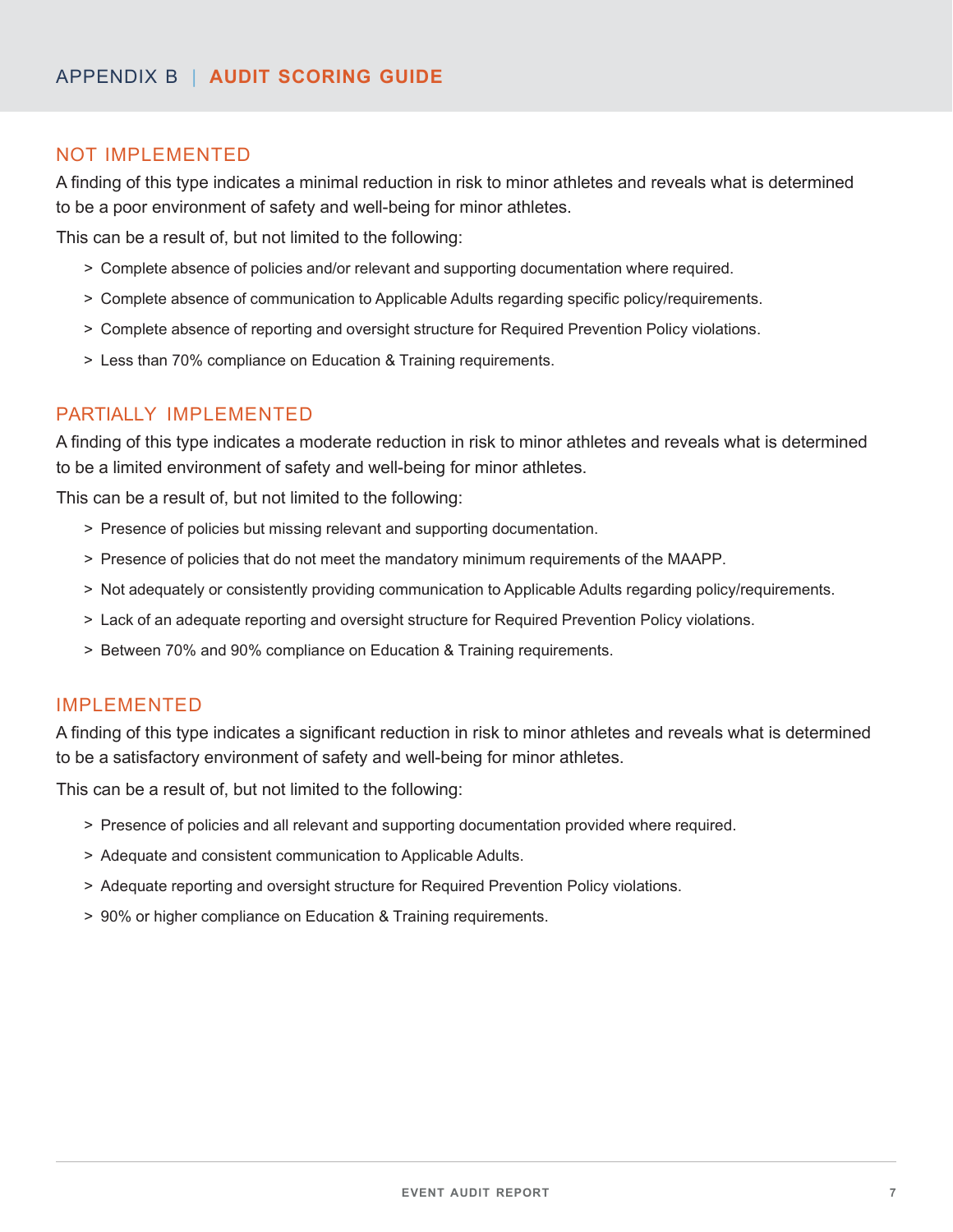

# **RISK ASSESSMENT REPORT**

**AUDIT AND COMPLIANCE DEPARTMENT** NGB NAME:

USA National Karate-do Federation

EVENT SITE:

U.S Open at the Paris Hotel

EVENT DATE:

December 18th, 2021

# BACKGROUND AND ASSESSMENT PURPOSE

In accordance with 36 U.S. Code 220541, the Center has been granted authority to complete regular and random audits of National Governing Bodies recognized by the U.S. Olympic & Paralympic Committee. The Center objectively evaluated adherence and level of compliance to the requirements set forth in the SafeSport Code and the Minor Athlete Abuse Prevention Policies (MAAPP). To help NGBs gauge their level of compliance with the MAAPP, the Center performed a risk assessment based on the Required Prevention Policies outlined in the MAAPP at an NGB event or competition site. This risk assessment report incorporates review of all areas of potential consideration for complying with applicable MAAPP policies and proposes recommendations or proactive actions to improve abuse prevention activities or protocols at NGB events and competition sites.

# RISK ASSESSMENT SCOPE

The 2021 Risk Assessment is based on the 2019 version of the Minor Athlete Abuse Prevention Policies.

**The Assessment covered the following areas:**

- **> ONE-ON-ONE INTERACTIONS**
- **> MASSAGE AND RUBDOWN AREAS**
- **> LOCKER ROOM AND CHANGING AREAS**
- **> SOCIAL MEDIA**
- **> LOCAL/TEAM TRAVEL**

# ASSESSMENT METHODOLOGY

The center reviewed policies and procedures relative to the implementation of the 2019 Minor Athlete Abuse Prevention Policies. The Center made the Assessment at the site of competition through observation, inspection, interviews with coaches, staff, parents and athletes. Some areas were not applicable to some NGB/USOPC competitions. The Center requested and received additional information and sought clarification during the assessment.

# ASSESSMENT SUMMARY

Based on the audit methodology performed, the Center made findings and used scoring guidelines in Appendix A.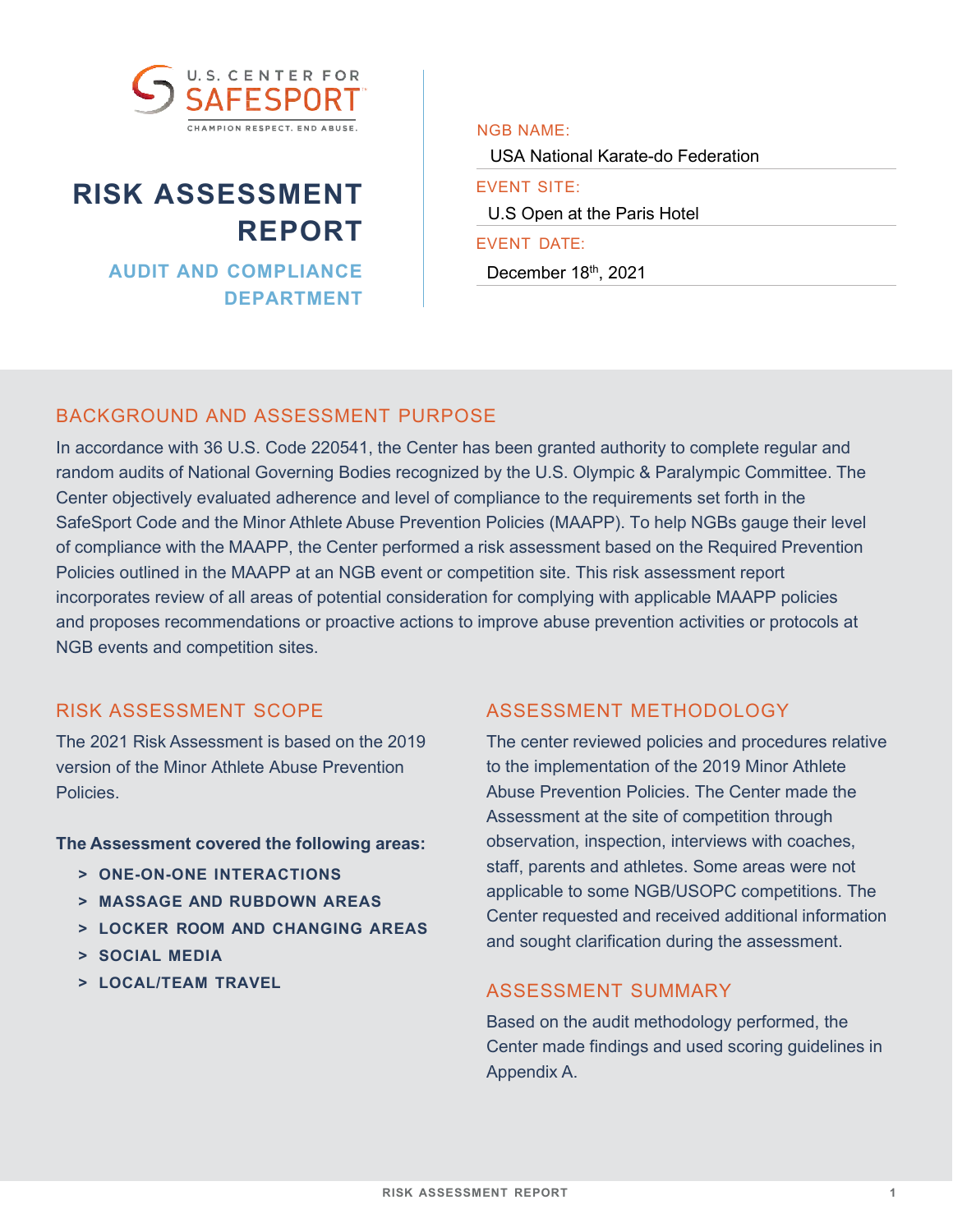# **RISK ASSESSMENT REQUIREMENTS**

The below elements and policies apply to all Applicable Adults as defined in the MAAPP. Testing for these items will be done by the auditor through observation and inspections at the site of competition and interviews with coaches, parents and athletes. Some areas will not be applicable to some NGB/USOPC competitions.

# **GENERAL OBSERVATIONS / ASSESSMENTS**

#### **PURPOSE:**

The purpose of this General section is to note observations and assessments that were common throughout the audit and provided an overall picture of the risk level for minor athletes at the event. Some of these observations and assessments highlighted various unique aspects of the event/venue, some were related to at least two sections of the MAAPP; some were found to potentially have an adverse impact on athlete safety and well-being.

#### **OBSERVATIONS:**

MAAPP Awareness and Understanding

- The auditor spoke with several athletic trainers, two coaches, two registration staff members, one volunteer, and one official.
- All individuals spoken to were aware of the Minor Athlete Abuse Prevention Policies (MAAPP) and recalled receiving communication of the MAAPP prior to the event. Two coaches demonstrated they were able to review the MAAPP by scanning the QR code on their credentials.
- One official and volunteer also specifically noted reviewing SafeSport information related to the MAAPP policies at a pre-event meeting.
- All individuals interviewed demonstrated understanding of the MAAPP and often spoke about the specific policies.
- USA National Karate-Do Federation (USAK) posted QR codes, which linked to the MAAPP policy, on the lower left-hand corner of all the signage placed throughout the event.
- USAK provided communications of the MAAPP to all pre-registered participants prior to the event. Individuals who registered on site were to be directed to review the QR codes, which links to the MAAPP, at the time of registration. During observations of the on-site registration process, it was noted that some individuals did not receive instructions to scan the QR code to review the MAAPP communication.
- USAK hosted separate pre-event meetings for officials, volunteers, and event staff. USAK reviewed the MAAPP policies in these meetings.

Reporting Protocols

- USAK emailed specific communication regarding the protocol to report MAAPP violations to all pre-registered participants prior to the event. Individuals who registered on site were to be directed to review the QR codes, which links to the "How to Report a Concern" flyer at the time of registration. During observations of the on-site registration process, it was noted that some individuals did not receive instructions to scan the QR code to review the "How to Report a Concern" flyer.
- USAK posted QR codes, which linked to the "How to Report a Concern" flyer, on the lower lefthand corner of all the signage placed throughout the event.
- All individuals spoken to discussed reporting alleged violations to either USAK staff directly onsite or online.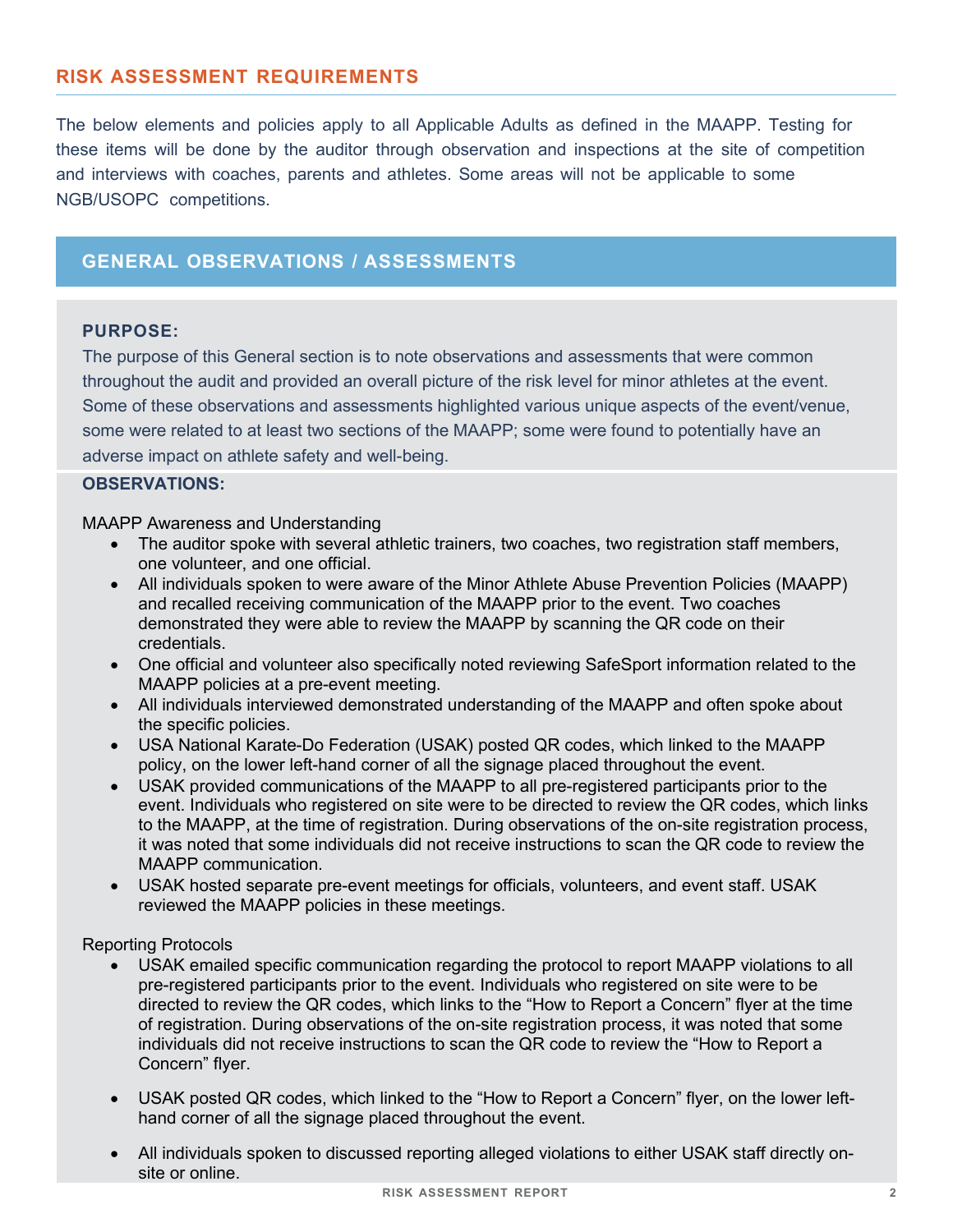- One official and one volunteer specifically noted reviewing SafeSport information related to reporting alleged sexual misconduct and violations of the MAAPP policy.
- USAK hosted separate pre-event meetings for officials, event staff, and volunteers which covered the procedures to report violations of the MAAPP and sexual misconduct.

Event Layout and Accessibility

- The event was hosted at the Paris Hotel in Las Vegas, NV. For the event, USAK utilized the Paris Ballroom event venue which consisted of an entrance area with a registration desk, the Paris Ballroom, Versailles Ballroom, Champagne Ballroom, four smaller meeting rooms, and the Paris foyer (the main hallway from the entrance which led to the Paris Ballroom and meeting rooms).
- At the entrance area, USAK staff issued spectator wristbands. A credential check station was located/situated past the registration desk prior to entering the main hallway and the Paris Ballroom. Volunteers were staffed at this area to ensure all individuals entering the main hallway wore a credential or a wristband.
- The main hallway was used by event participants and spectators to mingle, warm-up, or prepare for staging times. Off the main hallway were restrooms, four meeting rooms, and two entrances into the Paris Ballroom.
- Two of the four meeting rooms were utilized for the event. One room was restricted to VIP event staff and the other was used as the officials' and VIP event staff's lunchroom. Paris hotel staff utilized the remaining rooms to prepare food. It was noted that all rooms were locked and restricted to the designated individuals.
- The first entrance to the Paris Ballroom was accessible by credentialled event participants and spectators and included an open seating area. Vendor booths were also located in this area. This entrance led to the main competition space. The second entrance to the Ballroom was used for athlete staging, warm-up, and on-site registration. Both credentialled participants and spectators were allowed access to the staging area. The warmup area was restricted to credentialed event participants. A volunteer controlled access to this area. This entrance also led to the competition space.
- The competition space included approximately 8 competition mats. Scoring judges were stationed around each mat. Scorers' tables and medical tables were located between competition mats. Spectators were restricted from the competition area and separated by bike rack barriers. Spectators also sat in stands on each side of the competition mats.
- Within the competition area, closer to entrance two, was an officials' seating section, photography area and a tech section. This area was restricted to credentialed participants. USAK staff frequently monitored this area to ensure only credentialled participants were in this space.
- A large room parallel to the competition area was designated as a warm-up space. The competition area and warm-up room were connected by a hallway with doors closed on either side. Doors to this hallway were not locked, which enabled individuals to access both spaces.
- A separate hallway, located closer to the registration desk but before the entrance to the main hallway, was open and provided an entrance into the warm-up area, Versailles Ballroom, and the Champagne Ballroom. Individuals would use this hallway to warm-up and mingle. While the Ballrooms were utilized for pre-event meetings, they were not restricted or locked.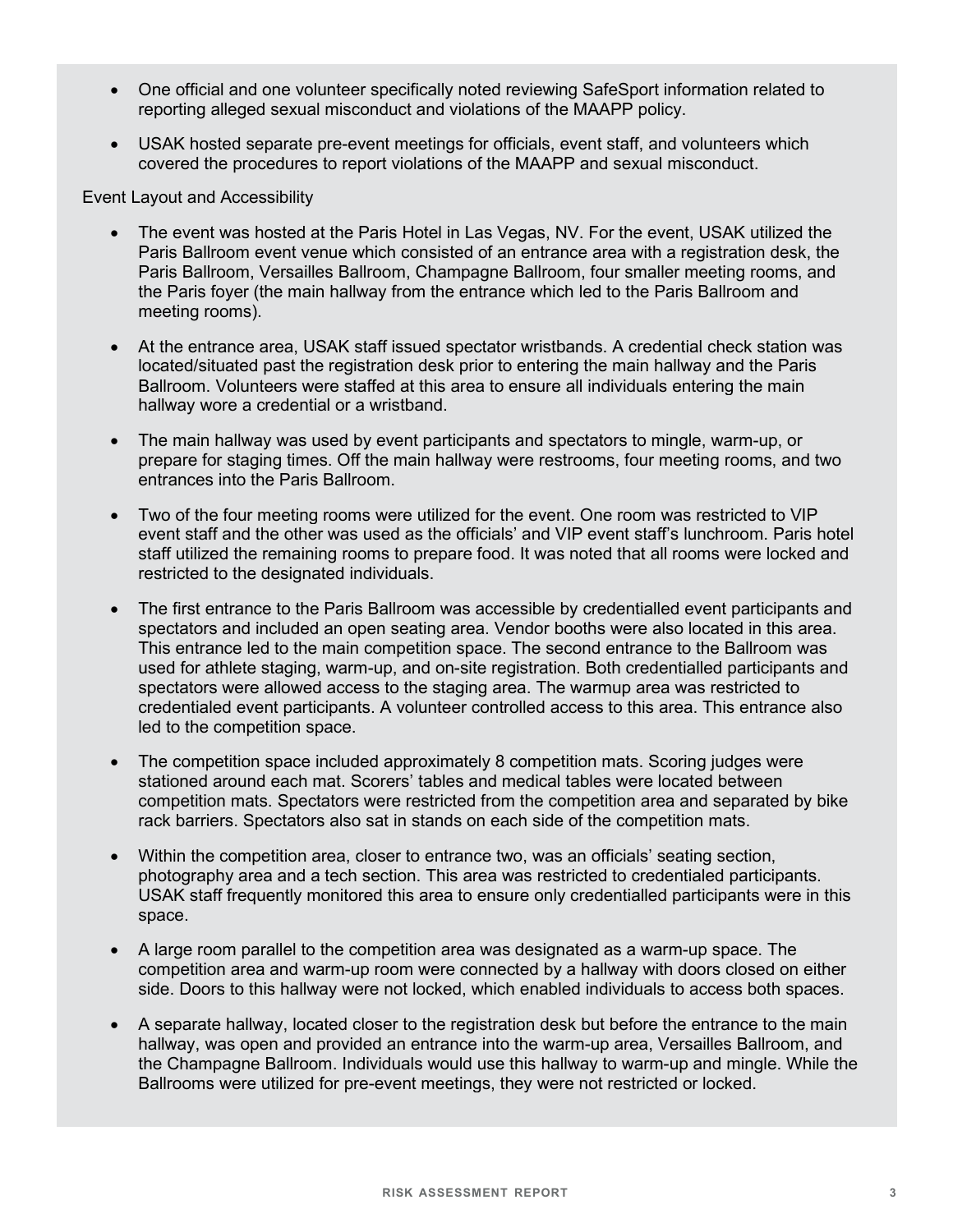#### **RECOMMENDATIONS:**

- 1. USAK must ensure that all on-site registrants receive instructions to review the MAAPP and Reporting Protocol.
- 2. USAK should consider additional signage to restrict access to hallways and Ballrooms that are not utilized for the event/competition.

#### **NGB MANAGEMENT RESPONSE:**

- 1. USA Karate will update the USA-NKF SafeSport Quality Control Procedure and USA-NKF Signature Event Operation Procedures:
	- to ensure that the volunteers distributing credentials are aware of the policy to advise each person picking up credentials of the MAAPP At-A-Glance and How to Report links on the credential. Tabletop signage will also be placed at credential pickup to remind credential holders to review the MAAPP At-A-Glance and How to Report. The back of the sign will remind volunteers what to tell individuals picking up credentials.
	- to add Directional Signage to restrict access to areas not part of the event space.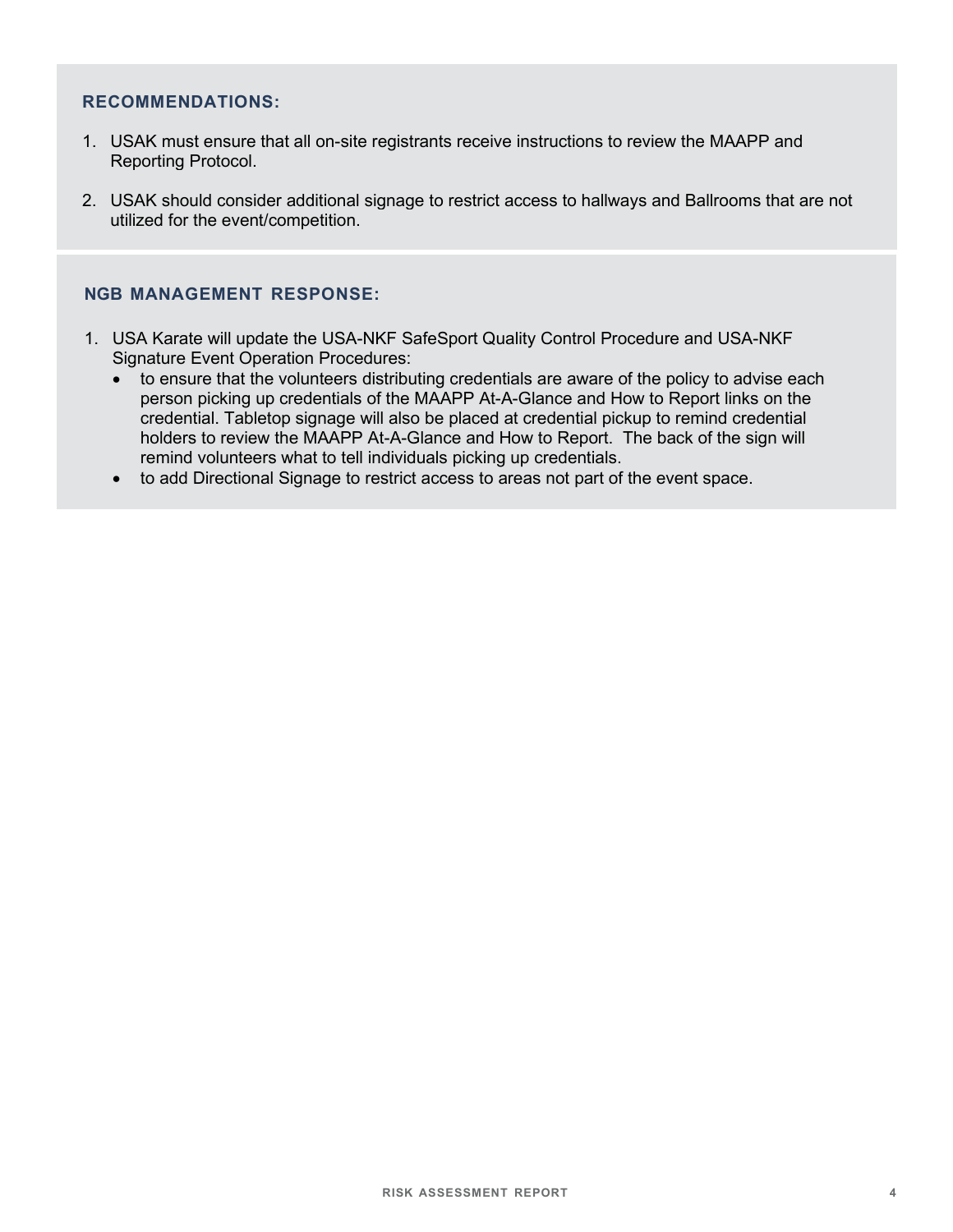#### **POLICY IMPLEMENTATION:**

One-on-one meetings with minor athletes must be observable and interruptible. If warranted, proof of emergency circumstances, proof of policy and consent forms for a one-on-one meeting with a health care professional, and proof of policy and consent forms for individual training sessions must be provided.

**SCORE:** Meets baseline MAAPP requirements

#### **OBSERVATIONS:**

- The competition area, spectator/vendor area, staging/warmup/registration area, and main hallway limited the possibility for impermissible one-on-one interactions to occur.
- There was a possibility that one-on-one interactions could occur in the warmup area parallel to the competition space, the closed off hallways which connected these rooms, and the additional Ballrooms.
- No one-on-one interactions with a minor athlete were observed by the auditor to have occurred in the warmup spaces parallel to the competition area, the closed off hallway between the warm-up area and competition floor, or hallways between the warm-up spaces and additional Ballrooms. The auditor made several observations of these spaces, noting that participants who used the warmup areas and open hallways were either in groups or accompanied by their parents. It should be noted that during all but one observation of the warmup room parallel to the competition area there were no persons present, neither participants nor event or hotel staff. Two spectators were seen in the warmup room during one observation.
- Auditor noted a spectator who accessed the closed hallway between the competition area and warm-up room. This individual was by themselves with no minor athlete present.
- USAK communicated the One-on-One Interactions policy to all participants that pre-registered within 30 days of the event. However, it was noted that some on-site registrants were not provided instructions to review the One-on-One interactions policy at the time of registration.
- USAK posted signage throughout the event which included a QR code that would direct individuals to the One-on-One Interactions policy.

# **RECOMMENDATIONS:**

1. USAK must ensure that all on-site registrants receive instructions to review the One-on-One Interactions Policy.

#### **NGB MANAGEMENT RESPONSE:**

1. The One-on-One Interaction Policy is included in the MAAPP At-A-Glance Document. USA Karate will update the USA-NKF SafeSport Quality Control Procedure and USA-NKF Signature Event Operation Procedures to ensure that the volunteers distributing credentials are aware of the policy to advise each person picking up credentials of the MAAPP At-A-Glance and How to Report links on the credential. Tabletop signage will also be placed at credential pickup to remind credential holders to review the MAAPP At-A-Glance and How to Report. The back of the sign will remind volunteers what to tell individuals picking up credentials.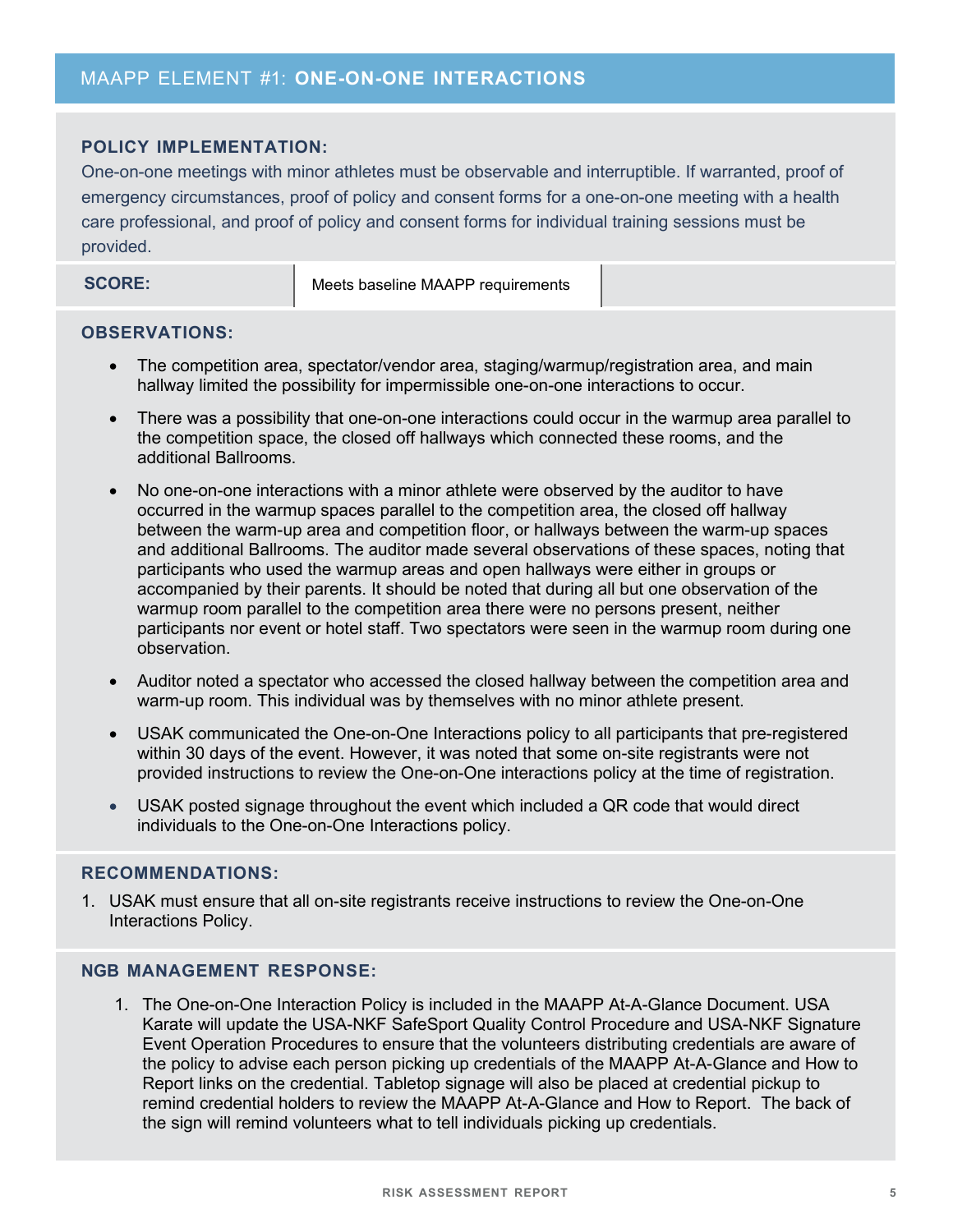# MAAPP ELEMENT #2: **MASSAGES AND RUBDOWNS/ATHLETIC TRAINING MODALITIES**

#### **POLICY IMPLEMENTATION:**

Any massage or rubdown/athletic training modality must be conducted in an open and interruptible location with at least one other adult present.

|--|

#### **OBSERVATIONS:**

- There were two athletic training areas. One table was located in the middle of mats 1-4 and the other table was located between mats 4-8. Multiple trainers were present at each athletic training table.
- Any athletic training that occurred at the event was done so in the middle of the competition area, which was observable by all participants in that area.
- The auditor observed one instance of athletic training. Several athletic trainers were present during this interaction.
- All athletic trainers spoken to were aware of the requirements of the Massage and Rubdowns/Athletic Training Modalities policy.
- USAK communicated the One-on-One Interactions policy to all participants that pre-registered for the event within 30 days prior to the event. However, it was noted that some on-site registrants were not provided instructions to review the One-on-One interactions policy at the time of registration.
- USAK posted signage which included a QR code that would direct individuals to the Massage and Rubdowns/Athletic Training Modalities policy.

#### **RECOMMENDATIONS:**

1. USAK must ensure that all on-site registrants receive instructions to review the Massage and Rubdowns Policy.

#### **NGB MANAGEMENT RESPONSE:**

1. The Massage and Rubdown Policy is included in the MAAPP At-A-Glance Document. USA Karate will update the USA-NKF SafeSport Quality Control Procedure and USA-NKF Signature Event Operation Procedures to ensure that the volunteers distributing credentials are aware of the policy to advise each person picking up credentials of the MAAPP At-A-Glance and How to Report links on the credential. Tabletop signage will also be placed at credential pickup to remind credential holders to review the MAAPP At-A-Glance and How to Report. The back of the sign will remind volunteers what to tell individuals picking up credentials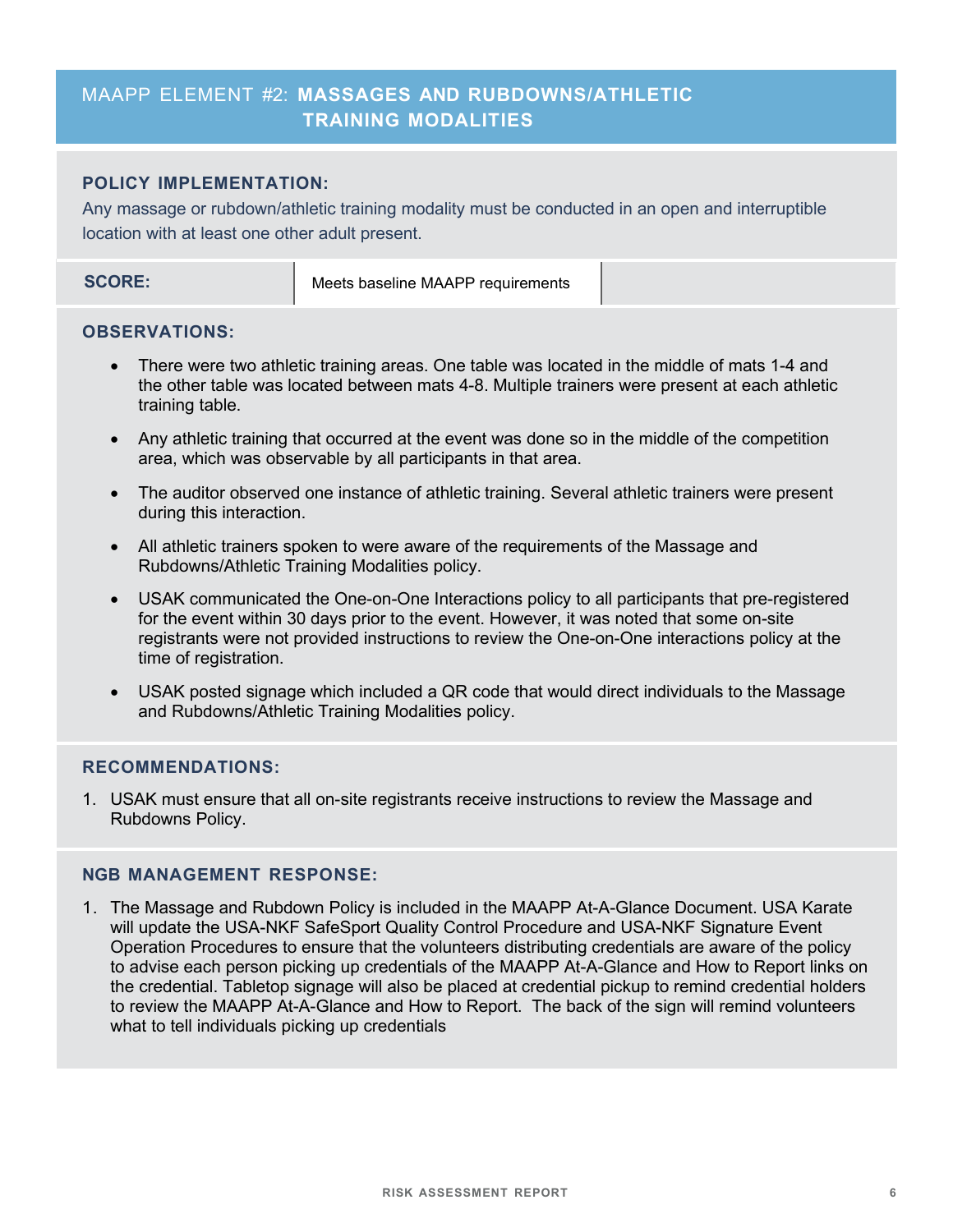# MAAPP ELEMENT #3: **LOCKER ROOMS AND CHANGING AREAS**

### **POLICY IMPLEMENTATION:**

Any use of a recording device is prohibited in locker rooms and changing areas, unrelated Applicable Adults are never allowed to be alone in these areas with a minor athlete. Staff member/ volunteer conducts regular and random monitoring of area(s).

|--|

#### **OBSERVATIONS:**

- USAK provided men's and women's restrooms for the event. Restroom entrances were left open to allow for observation of individuals entering and exiting these areas. Each restroom included multiple private stalls.
- Prior to the start of competition, USAK utilized these restrooms as weigh-in areas. Multiple Applicable Adults were present in the restrooms during weigh-ins. USAK designated specific times for weigh-ins to occur to ensure that adult and minor athletes did not weigh-in during the same times.
- Competitors utilized these restroom stalls to change into their Gi (uniform). The auditor made observations of the male restroom and did not observe any male athletes changing outside of the private stalls.
- USAK posted the Locker Room and Changing Areas policy outside both restrooms.
- USAK communicated the Locker rooms and Changing Areas policy to all participants that preregistered for the event within 30 days prior to the event. Some on-site registrants were not provided instructions to review the Locker room and Changing Areas policy at the time of registration.
- It was noted that some athletes did attempt to change uniforms in the staging areas and hallways. The auditor noted multiple occasions when USAK staff intervened to prevent changing outside of the restrooms.
- The auditor observed USAK staff members monitoring restrooms on one occasion. There is no procedure to document the monitoring of these areas.

#### **RECOMMENDATIONS:**

- 1. USAK must ensure that all on-site registrants receive instructions to review the Locker Rooms and Changing Areas policy.
- 2. USAK should consider creating a procedure to document restroom monitoring.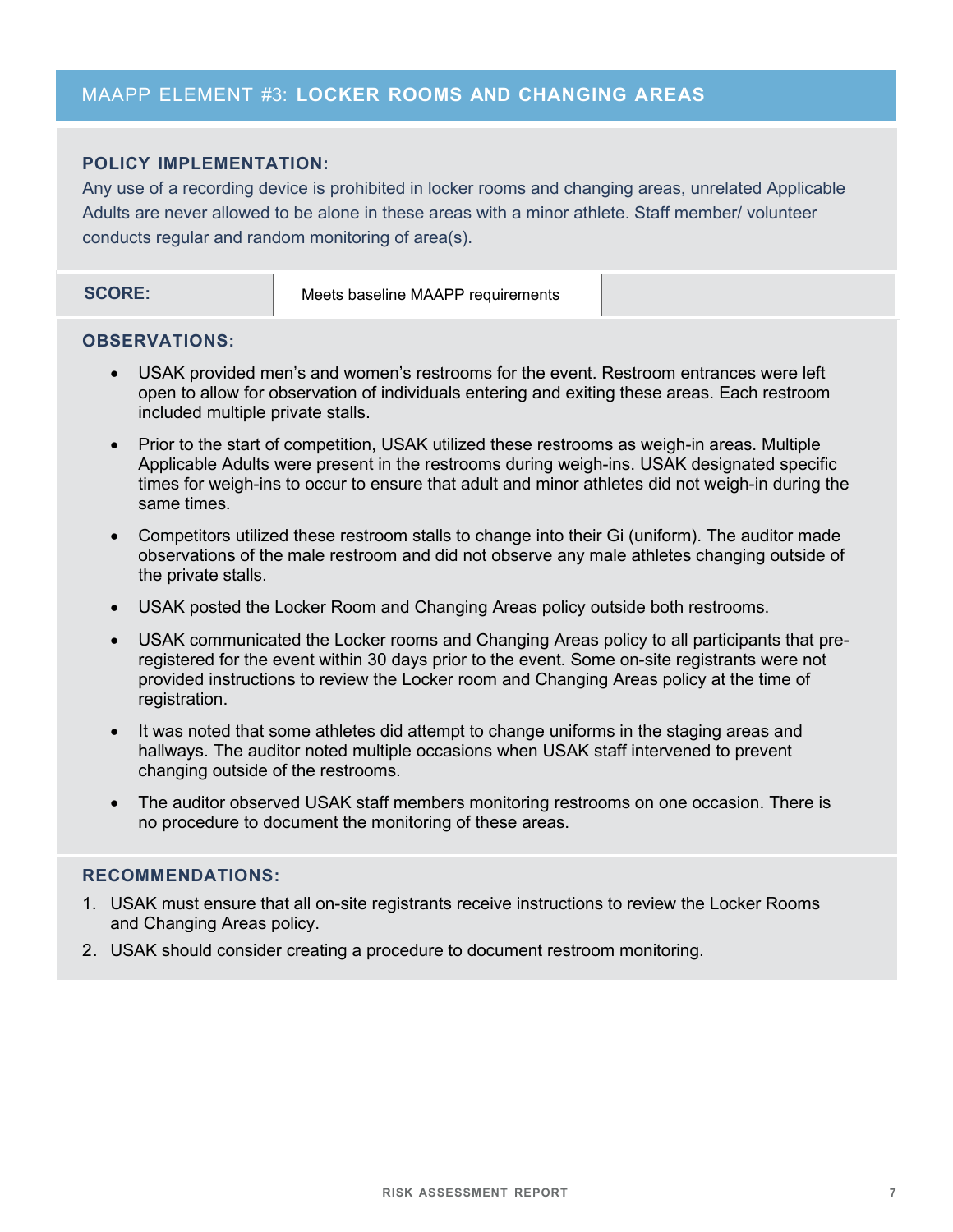#### **NGB MANAGEMENT RESPONSE:**

- 1. The Locker Room and Changing Area Policy is included in the MAAPP At-A-Glance Document. USA Karate will update the USA-NKF SafeSport Quality Control Procedure and USA-NKF Signature Event Operation Procedures:
	- to ensure that the volunteers distributing credentials are aware of the policy to advise each person picking up credentials of the MAAPP At-A-Glance and How to Report links on the credential. Tabletop signage will also be placed at credential pickup to remind credential holders to review the MAAPP At-A-Glance and How to Report. The back of the sign will remind volunteers what to tell individuals picking up credentials.
	- to add a daily log of checks to the changing areas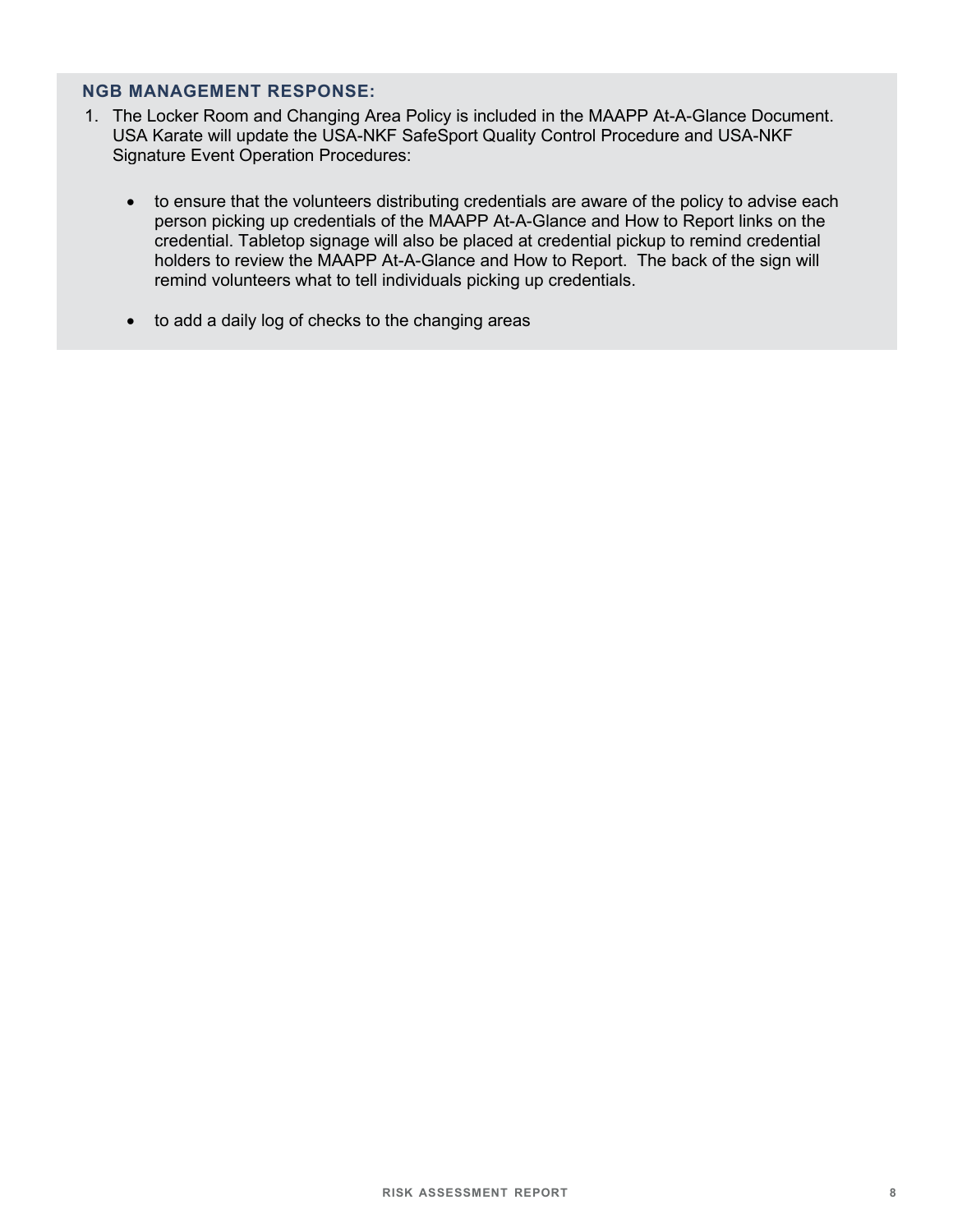# MAAPP ELEMENT #4: **SOCIAL MEDIA AND ELECTRONIC COMMUNICATIONS**

#### **POLICY REVIEW:**

Social Media and Electronic Communications must be communicated to participants within the 30 days prior to event. Electronic Communications with minor athletes must be professional, open and transparent, must include another Applicable Adult or the minor's legal guardian.

**SCORE:** Meets baseline MAAPP requirements

#### **OBSERVATIONS:**

- USAK communicated the Social Media and Electronic Communications policy to all participants that pre-registered for the event within 30 days prior to the event. However, it is noted that some on-site registrants were not provided instructions to review the Social Media and Electronic Communications policy at the time of registration.
- USAK posted signage which included a QR code that would direct individuals to the Social Media and Electronic Communications.
- Coaches interviewed stated they do not communicate with minor athlete's one-on-one. One coach mentioned that he communicates via group-text with minor athletes and their parents. Another coach mentioned that he only communicates with the minor athletes' parent.

#### **RECOMMENDATIONS:**

1. USAK must ensure that all on-site registrants receive instructions to review the Social Media and Electronic Communications policy.

#### **NGB MANAGEMENT RESPONSE:**

1. The Social Media and Electronic Communications Policy is included in the MAAPP At-A-Glance Document. USA Karate will update the USA-NKF SafeSport Quality Control Procedure and USA-NKF Signature Event Operation Procedures to ensure that the volunteers distributing credentials are aware of the policy to advise each person picking up credentials of the MAAPP At-A-Glance and How to Report links on the credential. Tabletop signage will also be placed at credential pickup to remind credential holders to review the MAAPP At-A-Glance and How to Report. The back of the sign will remind volunteers what to tell individuals picking up credentials.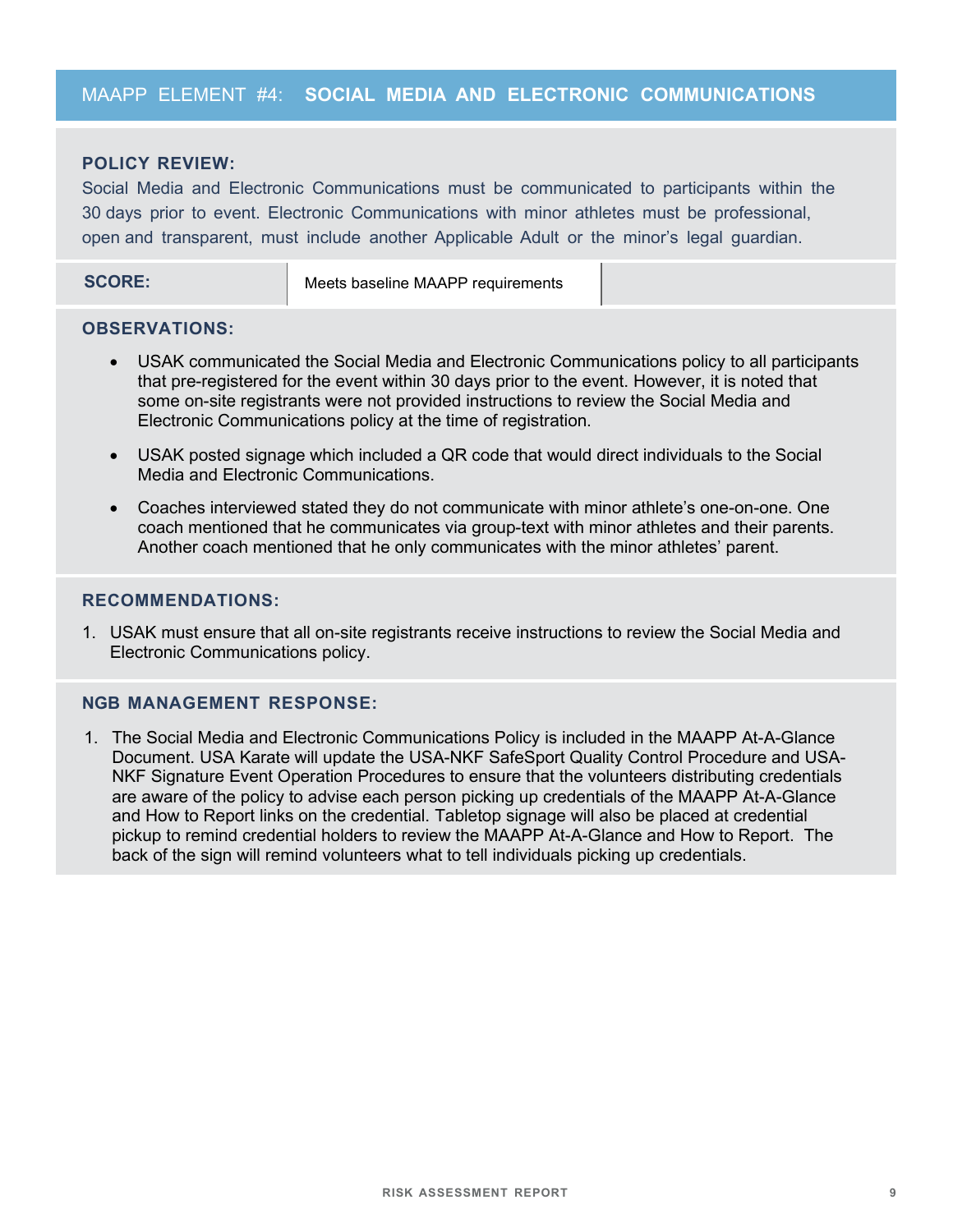# MAAPP ELEMENT #5: **TEAM TRAVEL/LOCAL TRAVEL**

#### **POLICY REVIEW:**

Team Travel/Local Travel policy must be communicated to participants within the 30 days prior to event. Consent forms required for Applicable Adults to travel alone with an unrelated minor athlete, absent emergency circumstances.

| <b>SCORE:</b> | Meets baseline MAAPP requirements |  |
|---------------|-----------------------------------|--|
|               |                                   |  |

#### **OBSERVATIONS:**

- USAK communicated the Team Travel and Local Travel policy to all participants that preregistered within 30 days prior to the event. However, it is noted that some on-site registrants were not provided instructions to review the Team Travel and Local Travel policy at the time of registration.
- USAK posted signage which included a QR code that would direct individuals to the Team Travel and Local travel policy.
- Coaches interviewed stated they did not travel with their minor athletes, but that parents did.
- The auditor observed minor athletes entering the event with their parents.

#### **RECOMMENDATIONS:**

1. USAK must ensure that all on-site registrants receive instructions to review the Team Travel and Local Travel policy.

#### **NGB MANAGEMENT RESPONSE:**

1. The team Travel and Local Travel Policy is included in the MAAPP At-A-Glance Document. USA Karate will update the USA-NKF SafeSport Quality Control Procedure and USA-NKF Signature Event Operation Procedures to ensure that the volunteers distributing credentials are aware of the policy to advise each person picking up credentials of the MAAPP At-A-Glance and How to Report links on the credential. Tabletop signage will also be placed at credential pickup to remind credential holders to review the MAAPP At-A-Glance and How to Report. The back of the sign will remind volunteers what to tell individuals picking up credentials.